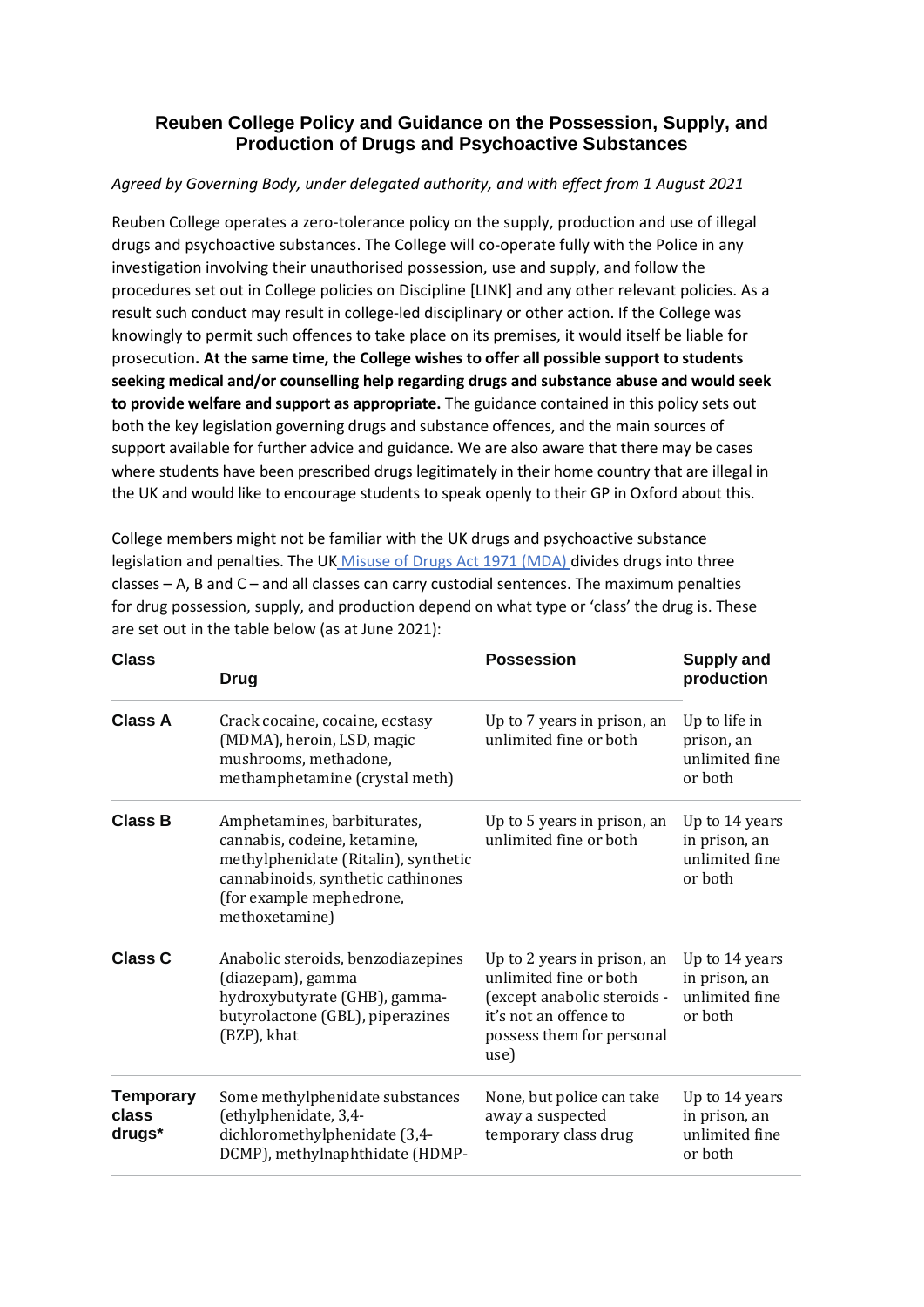| <b>Class</b> | Drug                                                                                                                                     | <b>Possession</b> | <b>Supply and</b><br>production |
|--------------|------------------------------------------------------------------------------------------------------------------------------------------|-------------------|---------------------------------|
|              | 28), isopropylphenidate (IPP or<br>IPPD), 4-methylmethylphenidate,<br>ethylnaphthidate, propylphenidate)<br>and their simple derivatives |                   |                                 |

\*The government can ban new drugs for 1 year under a 'temporary banning order' while they decide how the drugs should be Classified. This is the list as of June 2021 [\(h](https://www.gov.uk/penalties-drug-possession-dealing)ttps://www.gov.uk/penalties-drug-possession-dealing).

In addition, the U[K Psychoactive Substances Act 2016 c](https://www.gov.uk/government/collections/psychoactive-substances-bill-2015)overs all drugs previously referred to as "legal highs", which are not Class A, B or C drugs under the Misuse of Drugs Act 1971, but that are also now illegal.

"*The Act makes it an offence to produce, supply, offer to supply, possess with intent to supply, import or export psychoactive substances; that is, any substance intended for human consumption that is capable of producing a psychoactive effect.*"

The details of these substances and the penalties associated with their possession, supply, and production are set out below (as at June 2021):

| Psychoactive substances*                                                                                                              | <b>Possession</b>                | Supply and<br>production                                 |
|---------------------------------------------------------------------------------------------------------------------------------------|----------------------------------|----------------------------------------------------------|
| Things that cause hallucinations, drowsiness or<br>changes in alertness, perception of time and<br>space, mood or empathy with others | None, unless<br>you're in prison | Up to 7 years in<br>prison, an unlimited<br>fine or both |

\*excludes legitimate substances, such as food, alcohol, tobacco, nicotine, caffeine and medical products from the scope of the offence, as well as controlled drugs, which continue to be regulated by the Misuse of Drugs Act 1971.

It should be noted that "supply" includes all forms of passing drugs to someone else, irrespective of whether payment is made. For example, passing a cannabis joint around a group involves a series of "supplies". For further information on the penalties relating to both Acts, see: [Drugs Penalties](https://www.gov.uk/penalties-drug-possession-dealing) and [List of most commonly encountered drugs currently controlled](https://www.gov.uk/government/publications/controlled-drugs-list--2/list-of-most-commonly-encountered-drugs-currently-controlled-under-the-misuse-of-drugs-legislation)  [under the misuse of drugs legislation.](https://www.gov.uk/government/publications/controlled-drugs-list--2/list-of-most-commonly-encountered-drugs-currently-controlled-under-the-misuse-of-drugs-legislation)

Those aware of being at risk of drug or other substance abuse are encouraged to seek advice from any of the following sources:

- th[e College's Welfare Dean,](http://www.linacre.ox.ac.uk/current-members/welfare) who can provide confidential advice and sign-post additional sources of support
- th[e University Counselling Service,](https://www.ox.ac.uk/students/welfare/counselling?wssl=1) which can provide confidential advice outside the College context
- Oxford SU'[s Student Advice Service,](https://www.oxfordsu.org/wellbeing/student-advice/) which can assist students in finding appropriate support